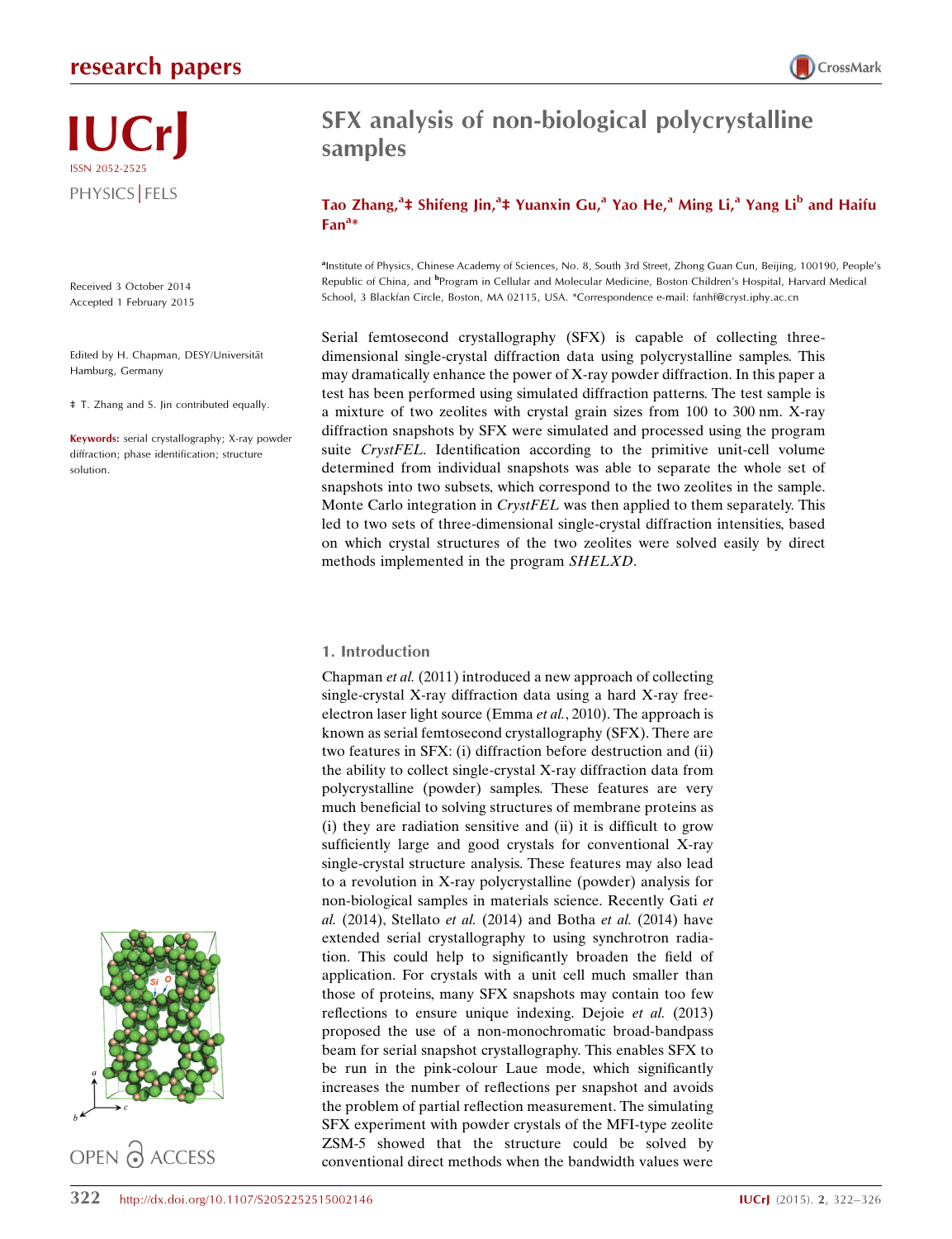higher than 3%. In the present paper, it will be shown by simulating calculations that, without taking advantage of the use of a non-monochromatic broad-bandpass beam, the structure of two zeolites TNU-9 (Gramm et al., 2006) and NU-87 (Shannon et al., 1991) with complexity higher than or similar to that of ZSM-5 (Kokotailo et al., 1978) can be solved using a set of SFX snapshots from a mixed polycrystalline sample of TNU-9 and NU-87.

Many important materials are polycrystalline and cannot be grown as single crystals that are suitable for conventional X-ray single-crystal structure analysis. X-ray powder diffraction is thus widely used for characterizing and solving the structures of such materials. However, owing to the serious overlapping of reflections with similar diffraction angles, the ability of X-ray powder diffraction is very much limited. For example, while all the three zeolites mentioned above contain no more than 24 silicon atoms in the asymmetric unit, none of them was solvable by an *ab initio* X-ray powder method. Now, in SFX crystal grains in the polycrystalline sample are illuminated with X-rays one by one. The result will no longer be a one-dimensional powder diffraction pattern, but a set of threedimensional single-crystal diffraction data, to which existing methods of single-crystal diffraction analysis may be applied. In contrast to conventional ab initio X-ray powder methods which are only capable of solving structures containing less than 100 atoms in the asymmetric unit, with polycrystalline samples in SFX it will not be difficult to solve structures containing more than 1000 independent atoms using ab initio single-crystal methods. Furthermore, in SFX, diffraction snapshots are first examined individually. Snapshots from amorphous impurities, clusters of crystals and crystals with non-merohedral twinning are not indexable and will thus be excluded. Unlike conventional X-ray powder structure analysis, SFX does not require 'pure' single-phase samples. Snapshots from different crystalline components in the sample can easily be identified and grouped according to the volume of their primitive unit cells determined during indexing. This opens up the possibility of simultaneous phase identification and structure solution for an unknown sample using the same set of SFX snapshots.

Zeolites are commonly used as adsorbents and catalysts in industry. They occur naturally but are also produced artificially. Structure determination of zeolites is essential for understanding their properties. Unfortunately, zeolites are polycrystalline and their structures are often too complex to solve by *ab initio* X-ray powder methods. The zeolite TNU-9 is one of the most crystallographically complex zeolites known to date. Its structure contains 24 independent Si and 52 independent O atoms. Conventional X-ray powder diffraction failed to index the diffraction pattern. A combination of diffraction phases from a few electron micrographs and X-ray powder diffraction intensities managed to locate the 24 independent Si atoms by an iterative calculation running on a Mac G5 Xserve for 16 d. The zeolite NU-87 may occur as an impurity in TNU-9 as stated by Hong et al. (2007). The structure of NU-87 was solved by the combination of electron diffraction and X-ray powder diffraction with the restraint of

| Table 1                                              |  |
|------------------------------------------------------|--|
| Summarized crystallographic data of TNU-9 and NU-87. |  |

|                                                | TNU-9                                  | <b>NU-87</b>                 |  |
|------------------------------------------------|----------------------------------------|------------------------------|--|
| Space group                                    | C2/m                                   | P2 <sub>1</sub> /c           |  |
| Unit-cell parameters                           |                                        |                              |  |
| a(A)                                           | 28.204                                 | 14.324                       |  |
| b(A)                                           | 20.043                                 | 22.376                       |  |
| c(A)                                           | 19.480                                 | 25.092                       |  |
| $\beta$ (°)                                    | 92.30                                  | 151.51                       |  |
| Chemical composition of<br>the asymmetric unit | Si <sub>24</sub> O <sub>52</sub>       | $Si_{17}O_{34}$              |  |
| Atomic coordinates                             | See the corresponding reference below: |                              |  |
| Reference                                      | Gramm <i>et al.</i> (2006)             | Shannon <i>et al.</i> (1991) |  |

an assumed structure model. As will be seen in the following simulation, individual snapshots produced by an SFX experiment with a mixture of TNU-9 and NU-87 can be indexed and then the whole set of snapshots can be grouped into two subsets corresponding to TNU-9 and NU-87. Their crystal structure (including all Si and O atoms) can be solved automatically within half an hour by SHELXD (Sheldrick, 2008) running on a Mac Book Pro computer.

### 2. SFX experiment

We simulated an SFX experiment with a non-biological polycrystalline sample. In SFX experiments, single crystals or particles in the powder sample are delivered serially as a dilute suspension by a liquid jet and flow perpendicular to the pulsed X-ray FEL beam. We assume that in most cases an X-ray pulse hits only one crystal/particle or no crystal/particle at all. We assume also that the sample consists of mainly nanocrystals of the zeolites TNU-9 and NU-87. Apart from them, the sample may contain amorphous impurities and crystalline clusters. We do not assume inclusion of twinning TNU-9 or NU-87 crystals. The reason is that no occurrence of twinning has been reported for TNU-9 and NU-87 during the solution of their structures. Concerning the dimension range of crystal grains used in the simulation, it should be small enough to exclude possibilities of doing conventional single-crystal diffraction experiments. More details are given in the next section.

### 3. Simulation of diffraction snapshots

The simulation and processing of SFX snapshots were performed using the program suite CrystFEL (White et al., 2012). Individual snapshots from amorphous impurities, clustering crystals or two or more randomly oriented single crystals are not indexable by CrystFEL and are hence rejected by the indexing process in a real experiment. Consequently, given the sample defined in the previous section, we should consider here only those diffraction snapshots from individual single crystals of TNU-9 or NU-87.

Crystallographic data of TNU-9 and NU-87 are summarized in Table 1. All the parameters listed in Table 1 except the chemical compositions were assumed unknown during the test of phase identification and structure solution. Atomic parameters of the structure model of TNU-9 and NU-87 were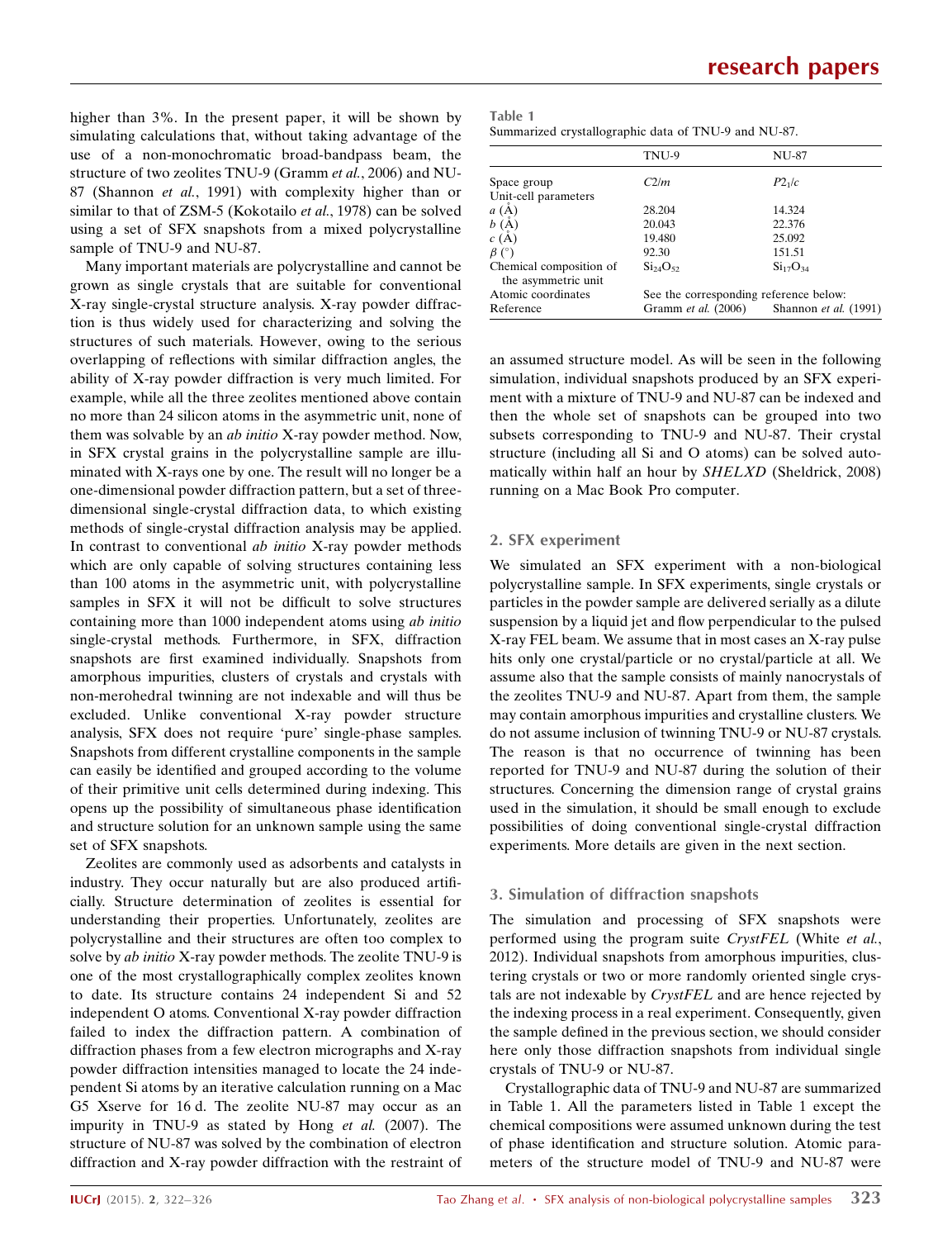## research papers

Table 2

Conditions for simulating calculations of SFX diffraction snapshots.

| Photon energy (eV)                                      | $2.48 \times 10^{4}$    |
|---------------------------------------------------------|-------------------------|
| Pulse fluence (photons $\mu$ m <sup>-2</sup> )          | $7.0735 \times 10^{11}$ |
| Beam bandwidth                                          | 0.001                   |
| Beam divergence (radians)                               | 0.001                   |
| Number of pixels on the detector                        | $1456 \times 1456$      |
| Pixel size $(\mu m)$                                    | 110                     |
| Sample-to-detector distance (cm)                        | 8                       |
| Dimension (nm) of crystal grains                        | $100 - 300$             |
| Averaged Poisson noise (applied by default of CrystFEL) | 5.3%                    |

taken from the original publications to calculate the structure factors using gen-sfs in CrystFEL. Then SFX snapshots of TNU-9 and NU-87 were simulated separately using the program pattern\_sim in CrystFEL. The two sets of snapshots were mixed randomly at a ratio of TNU-9 to NU-87 equal to 4:1. The total number of snapshots used was 1 000 000 so as to allow a sufficient number of snapshots for NU-87. Conditions of the simulation are summarized in Table 2. It should be emphasized that conditions listed in Table 2, except crystal dimensions, are by no means optimized for either zeolites or non-biological small structures. They are the default in CrystFEL or have been used for proteins. Concerning the crystal dimensions, Schlenker & Peterson (1996) have shown that, for the zeolite ZSM-5, crystal grains of 50 unit-cell size are sufficient to produce a theoretical powder diffraction pattern, which matches very well a good quality experimental pattern. Hence, for zeolites TNU-9 and NU-87, 100 nm may be a proper value for the lower limit of the dimension range. This is also supported by Fig. 1, in which crystal dimensions are plotted against the indexing rate of simulated TNU-9 snapshots. The plot was calculated for a series of crystal dimensions and each indexing rate was counted within the corresponding 1000 TNU-9 snapshots simulated by the program *pattern\_sim* in CrystFEL using exactly the same conditions (not including crystal dimensions) listed in Table 2. As can be seen, when the crystal dimension equals 50 nm, the indexing rate equals 4.5%. It is obviously too low to be acceptable. If the dimension equals 100 nm, then the rate increases to 60%. It is quite an acceptable value. When the dimension is equal to or greater than 200 nm, the rate is equal to or greater than



Figure 1

Percentage of indexable snapshots plotted against the dimension of crystal grains (counted from 1000 diffraction snapshots of the zeolite TNU-9).

| Table 3                                                       |  |
|---------------------------------------------------------------|--|
| Summarized results of simulated snapshots of TNU-9 and NU-87. |  |

|                              | TNU-9        | <b>NU-87</b> |
|------------------------------|--------------|--------------|
| Number of patterns simulated | 800 000      | 200 000      |
| Number of patterns indexed   | 714 025      | 164 571      |
| Resolution $(A)$             | 19.464-0.540 | 12.545-0.547 |
| Number of total reflections  | 35 940       | 24 848       |
| Multiplicity (overall)       | 727          | 132          |
| <i>Rsplite</i> (overall)     | 0.268        | 0.405        |

94%. We finally selected 100–300 nm as the crystal dimension range.

Summarized results on the simulation of snapshots from TNU-9 and NU 87 are listed in Table 3.

### 4. Phase identification and diffraction intensity extraction

In this section, no preliminary knowledge concerning either chemical composition or crystal structure of the sample was assumed. The critical step here is to find out how many different crystalline phases are contained in the sample. First, indexing of each diffraction snapshot was tried by the program indexamajig in CrystFEL. For those snapshots that passed through the indexing, their primitive unit-cell volume was calculated. Then numbers of snapshots were plotted against the unit-cell volumes as shown in Fig. 2. Two prominent peaks were found with the unit-cell volume located at 3800 and 5500  $\AA$ <sup>3</sup>. In addition to these two peaks, there are a number of much smaller peaks with their unit-cell volumes equal to  $N$ times or  $1/N$  (N is a simple integer) of either 3800 or 5500  $\AA^3$ . Peaks related to the volume of  $3800 \text{ Å}^3$  are coloured in red, while those related to the volume of 5500  $\AA^3$  are in blue. As seen, the red and blue peaks form the majority of peaks in Fig. 1. It is clear that the indexable snapshots are mainly from two different crystalline phases, the red phase and the blue phase. Averaged primitive unit-cell parameters derived by the program indexamajig in CrystFEL near the unit-cell volume at 3800 and 5500  $\AA$ <sup>3</sup> are as follows:





Number of diffraction snapshots plotted against the primitive unit-cell volume derived from individual diffraction snapshots.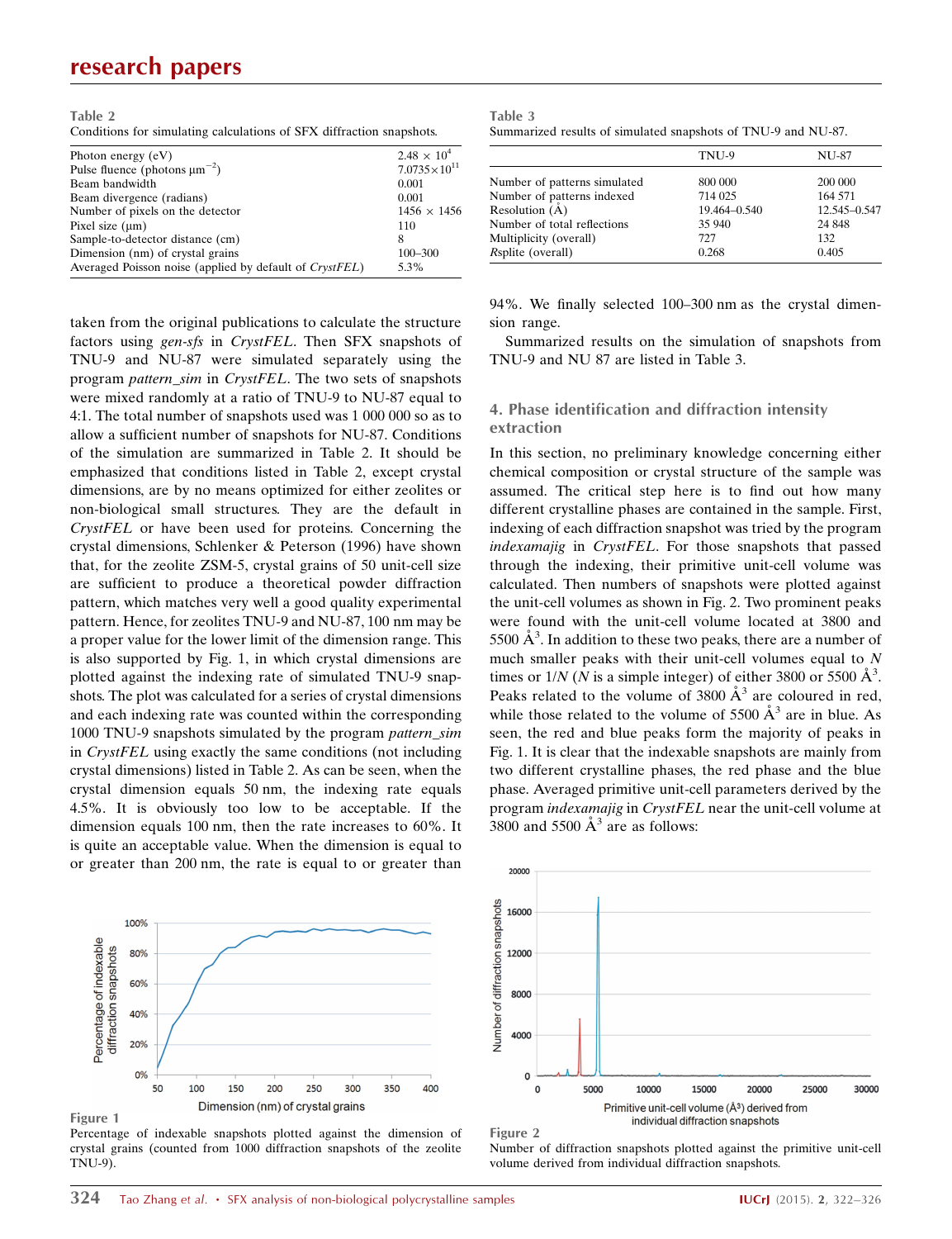| Table 4                                                                |
|------------------------------------------------------------------------|
| Summarized results of crystal structure determination of TNU-9 and NU- |
| 87 by the direct methods program <i>SHELXD</i> .                       |

|                                               | TNU-9 | <b>NU-87</b> |
|-----------------------------------------------|-------|--------------|
| Final CC from <i>SHELXD</i> (1000 trials)     | 84.44 | 72.91        |
| R factor of the <i>SHELXD</i> structure model | 0.24  | 0.27         |
| Error $(\mathring{A})$ in atomic positions    |       |              |
| Averaged                                      | 0.102 | 0.082        |
| Maximum                                       | 0.207 | 0.199        |

Red phase:  $a = 13.67$ ,  $b = 14.25$ ,  $c = 22.37 \text{ Å}$ ,  $\alpha = 89.90$ ,  $\beta =$ 89.89,  $v = 61.81^{\circ}$ .

Blue phase:  $a = 17.29$ ,  $b = 17.33$ ,  $c = 19.49$  Å,  $\alpha = 88.02$ ,  $\beta =$ 88.02,  $\gamma = 70.85^{\circ}$ .

The whole set of test data was re-indexed by specifying the primitive unit-cell parameters of the red phase. 164 571 snapshots among the total 1 000 000 passed through the indexing. They were then separated to form the diffraction data set of the red phase. Similarly a set of 714 025 snapshots was separated to form the diffraction data set of the blue phase. Monte Carlo integration (Kirian et al., 2010) as implemented in CrystFEL was applied to these two data sets separately and produced two sets of three-dimensional diffraction intensities of the red and the blue phases. Finally the program XPREP (http://shelx.uni-ac.gwdg.de/tutorial/ english/) was applied to the two sets of three-dimensional diffraction intensities separately. The space groups were thus determined and the unit-cell parameters were converted according to crystallographic conventions. The results are as follows:

Red phase:  $P2_1/c$ ,  $a = 14.33$ ,  $b = 22.38$ ,  $c = 25.09 \text{ Å}$ ,  $\beta =$ 151.06°.

Blue phase: C2/m,  $a = 28.22$ ,  $b = 20.08$ ,  $c = 19.47 \text{ Å}$ ,  $\beta =$ 92.57°.

Comparing these results with the corresponding parameters listed in Table 1, it is clear that the red phase is NU-87, while the blue phase is TNU-9.



Figure 3

Crystal structure of TNU-9 automatically determined by SHELXD (plotted by  $PyMOL$ ).



Figure 4

Crystal structure of NU-87 automatically determined by SHELXD (plotted by PyMOL).

### 5. Structure determination

From the previous section we now have two sets of threedimensional diffraction intensities and the corresponding space group and unit-cell parameters. Based on these, the crystal structure of the red and the blue phases can be easily solved by standard single-crystal methods. The only additional information we need is the chemical composition of the two phases (see Table 1). By using the direct methods program SHELXD (Sheldrick, 2008), 1000 trials under the default control reviewed the complete structure of the red phase NU-89 and the blue phase TNU-9. Summarized results are shown in Table 4. Plots of the two structures by PyMOL (Version 1.5.0.4, Schrödinger, LLC) are shown in Figs. 3 and 4.

### 6. Concluding remarks

The proposed method is capable of simultaneous phase identification and structure solution for an unknown multiphase polycrystalline sample, while this is simply impossible for conventional X-ray powder diffraction. The proposed method has solved the structure of the zeolite TNU-9 easily knowing in advance only the chemical composition and diffraction intensities, which is also impossible by conventional X-ray powder diffraction. While the test in this paper was done on a simulated SFX data set, it is reasonable to expect that the serial crystallographic (SX) technique based on a third-generation synchrotron radiation source can do the same, since Stellato et al. (2014) and Botha et al. (2014) showed that it is possible to collect three-dimensional singlecrystal diffraction intensities by the SX technique even for a polycrystalline protein sample.

#### References

[Botha, S., Barends, T., Kabsch, W., Latz, B., Nass, K., Shoeman, R.,](http://scripts.iucr.org/cgi-bin/cr.cgi?rm=pdfbb&cnor=cw5006&bbid=BB1) [Dworkowski, F., Panepucci, E., Wang, M., Schlichting, I. & Doak,](http://scripts.iucr.org/cgi-bin/cr.cgi?rm=pdfbb&cnor=cw5006&bbid=BB1) [R. B. \(2014\).](http://scripts.iucr.org/cgi-bin/cr.cgi?rm=pdfbb&cnor=cw5006&bbid=BB1) Acta Cryst. A70, C326.

Chapman, H. N. et al. (2011). [Nature \(London\)](http://scripts.iucr.org/cgi-bin/cr.cgi?rm=pdfbb&cnor=cw5006&bbid=BB2), 470, 73–77.